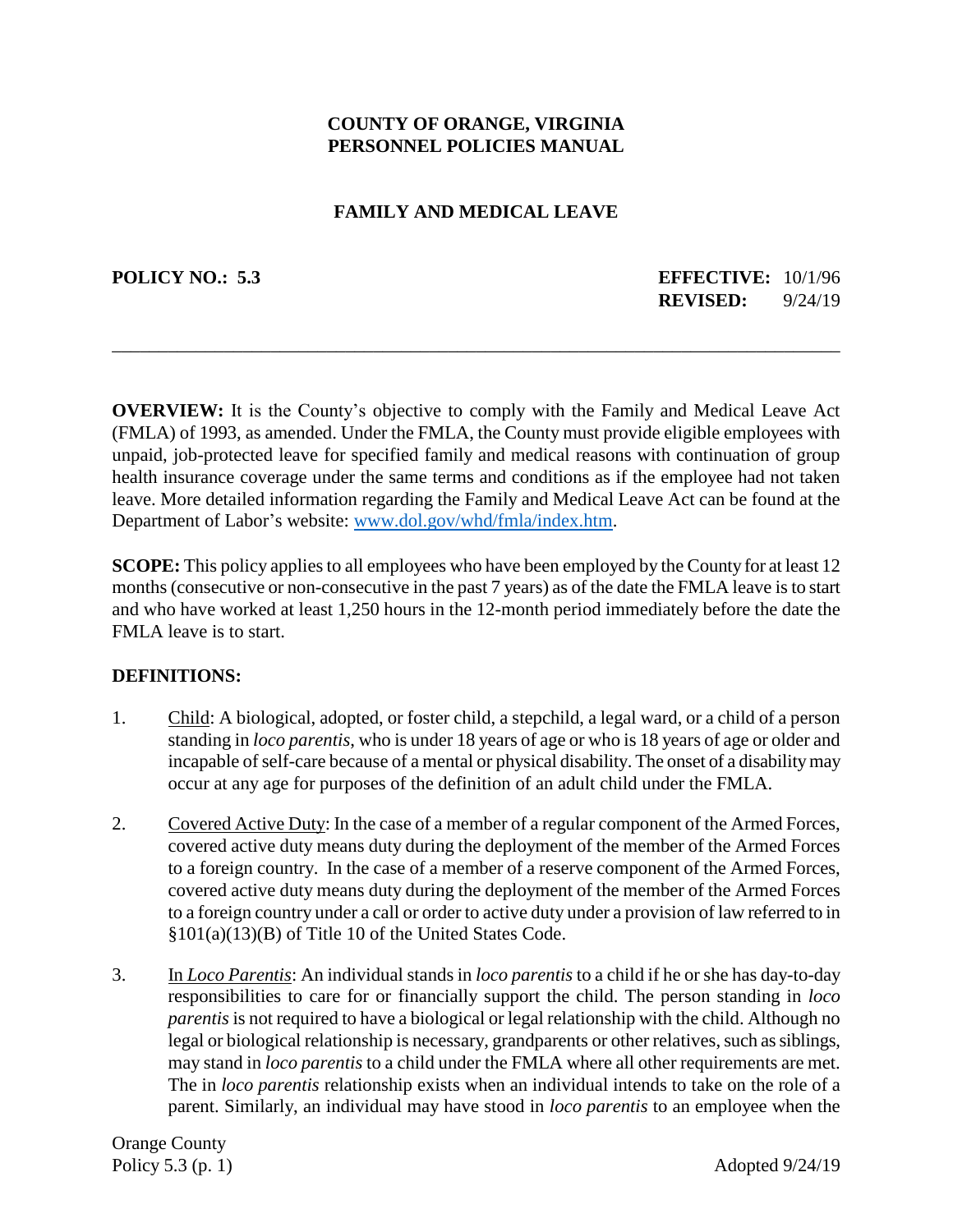employee was a child even if the individual has no legal or biological relationship to the employee.

- 4. Next of Kin: With regard to an individual, the nearest blood relative of that individual.
- 5. Parent: A biological, adoptive, step, or foster father or mother, or any other individual who stood in *loco parentis* to the employee when the employee was a child. This term does not include "parents-in-law."
- 6. Serious Health Condition: Any illness, injury, impairment, or physical or mental condition that involves or results in: 1) an overnight stay in a hospital, hospice, or residential medical care facility; 2) a period of incapacity which would result in an incapacity of three (3) consecutive calendar days in the absence of treatment; 3) any period of incapacity or treatment due to a chronic serious health condition requiring periodic visits to a healthcare provider, recurring over an extended period of time, or causing episodic absences; or 4) pregnancy or prenatal care.
- 7. Spouse: A husband or wife, as defined or recognized in the state where the individual was married, including in a common law marriage or same-sex marriage. Spouse also includes a husband or wife in a marriage that was validly entered into outside of the United States, if the marriage could have been entered into in at least one state.

# **PROVISIONS:**

A. Eligibility

Eligible employees are entitled to:

Twelve (12) workweeks in a rolling twelve-month period for:

- the birth of a child and to care for the newborn child within one year of birth;
- the placement of a child with the employee for adoption or foster care and to care for the newly-placed child within one year of placement;
- the care of the employee's spouse, child, or parent who has a serious health condition;
- a serious health condition that makes the employee unable to perform the essential functions of his job;
- any qualifying exigency arising out of the fact that the employee's spouse, child, or parent is a covered military member on "covered active duty."

-or-

Twenty-six (26) workweeks in a rolling twelve-month period for:

the care of a covered servicemember with a serious injury or illness, if the eligible employee is the servicemember's spouse, son, daughter, parent, or next-of-kin (military caregiver leave).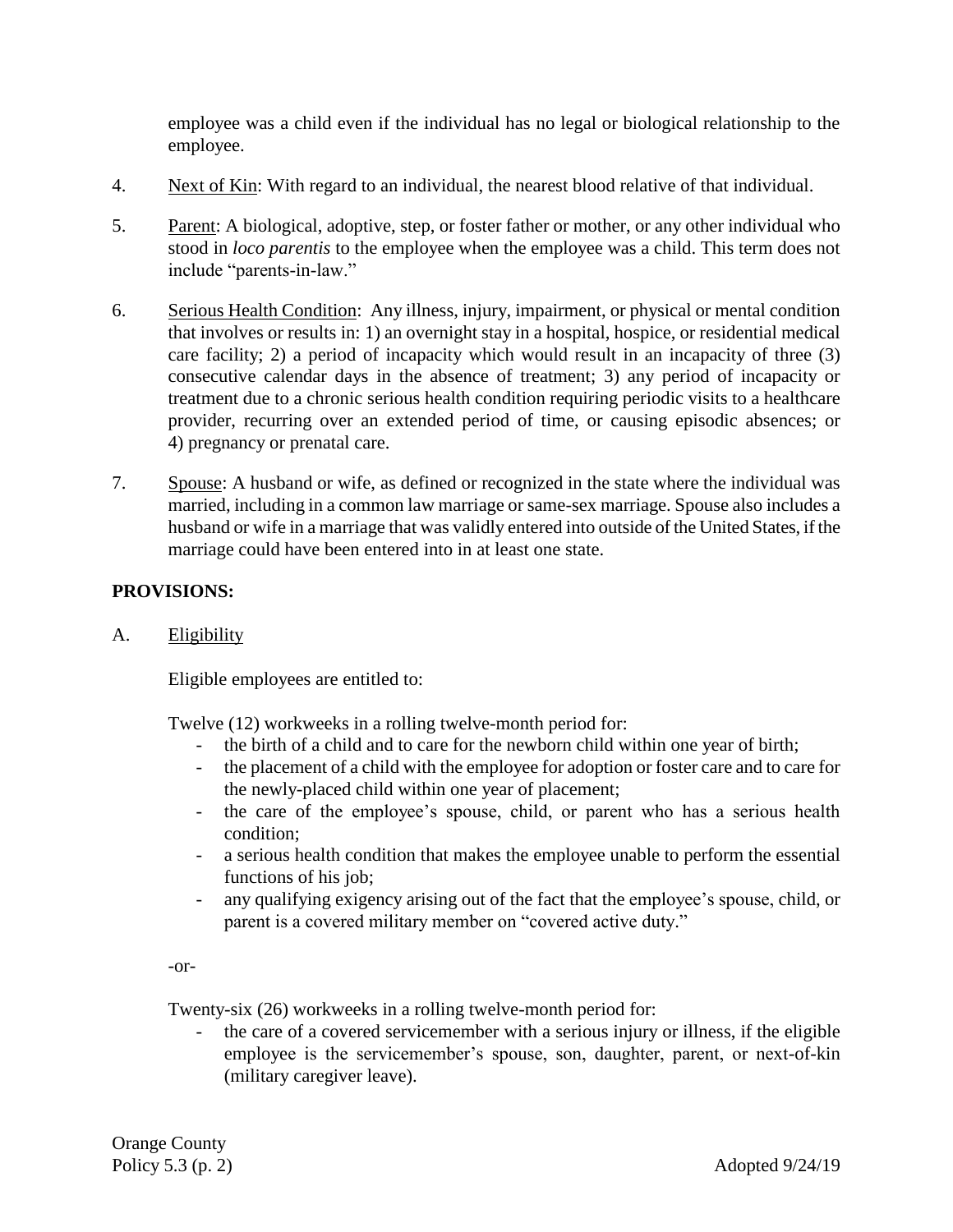An eligible employee is limited to a combined total of 26 workweeks of leave for any FMLA-qualifying reasons during a single twelve-month period.

Eligible spouses who work for the same employer are limited to a combined total of 12 workweeks of leave in a 12-month period, and are also limited to a combined total of 26 workweeks in a 12-month period to care for a covered servicemember.

# B. Request for FMLA

- i. When the need for FMLA leave is foreseeable, the employee shall request FMLA leave at least 30 days in advance of the expected beginning date. Otherwise, the employee shall provide notice as soon as is practicable.
- ii. When the need for FMLA leave is unforeseeable and an employee is out of work for three (3) consecutive work days, the Human Resources Department shall notify the employee of his eligibility for FMLA leave, beginning the first date of his absence. The Human Resources Department shall provide the employee with the necessary FMLA leave forms.

# C. Medical Certification of a Serious Health Condition

- i. Whenever an employee requests FMLA leave for his own serious health condition, or that of his spouse, child, or parent, the Act requires medical certification by the attending physician, which shall be submitted within 15 days of the written request for FMLA leave, or the County may deny FMLA leave.
- ii. The County may require the employee to obtain certification, subsequent to the original, every 30 days during FMLA leave.
- iii. If the County has reason to doubt the validity of a medical certification, it may require a second and third opinion at its own expense.
- iv. Upon conclusion of FMLA leave taken for the employee's own serious health condition, the employee shall provide medical certification indicating his fitness for duty and ability to perform the essential functions of his job.
- v. The attending physician's certification shall include the date the serious health condition began and its probable duration. If FMLA leave is requested for the serious health condition of an employee's spouse, child, or parent, the attending physician's certification shall include a statement that the employee is needed to care for the family member and an estimated amount of time the employee shall be needed to provide such care.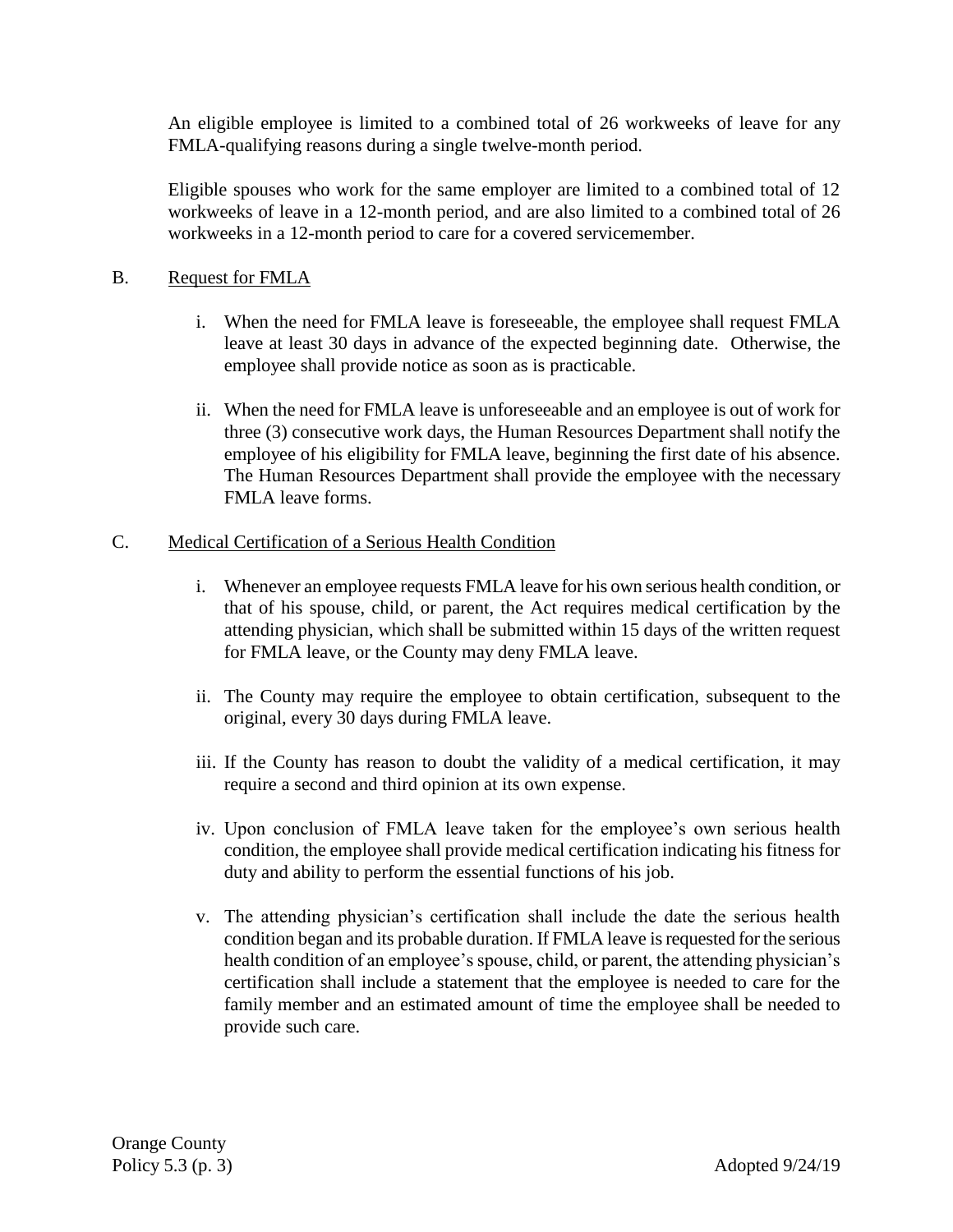### D. **Intermittent Leave**

Prior to beginning FMLA leave, an employee and the Department Director / Constitutional Officer shall, by mutual agreement, establish an intermittent or reduced schedule, if an adjusted work schedule is medically necessary.

i. *Minimal Disruption*

In any case in which an employee requests intermittent leave and/or a reduced schedule, the employee shall make every reasonable effort not to unduly disrupt the work operation.

ii. *Another Position*

In any case in which an employee requests intermittent leave and/or a reduced schedule, the Department Director / Constitutional Officer may assign the employee to work, for his usual pay, in another position that better meets the department's needs in accommodating the intermittent or reduced schedule while the employee is on FMLA leave.

### E. Military Leave

- i. *Leave for "Qualifying Exigency"*
	- 1. Eligible employees qualify for 12 weeks of unpaid, job-protected leave during a rolling twelve-month period for any "qualifying exigency," or necessary or urgent leave, resulting from the employee's spouse, child, or parent serving on active duty (or notified of an impending call or order to active duty) in the Armed Forces in support of a contingency operation.
	- 2. An employee requesting leave for qualifying exigency shall give notice to his Department Director / Constitutional Officer as soon as is reasonable and practicable.
	- 3. The Human Resources Department will request certification to verify the covered service member's status.
- ii. *Leave to Care for Injured or Ill Service Members*
	- 1. Eligible employees qualify for 26 weeks of unpaid, job-protected leave to care for a spouse, child, parent, or next-of-kin who is a member of the Armed Forces and who is undergoing medical treatment or recuperating from a "serious injury or illness" incurred while on active duty. This leave is only available during a single twelve-month period.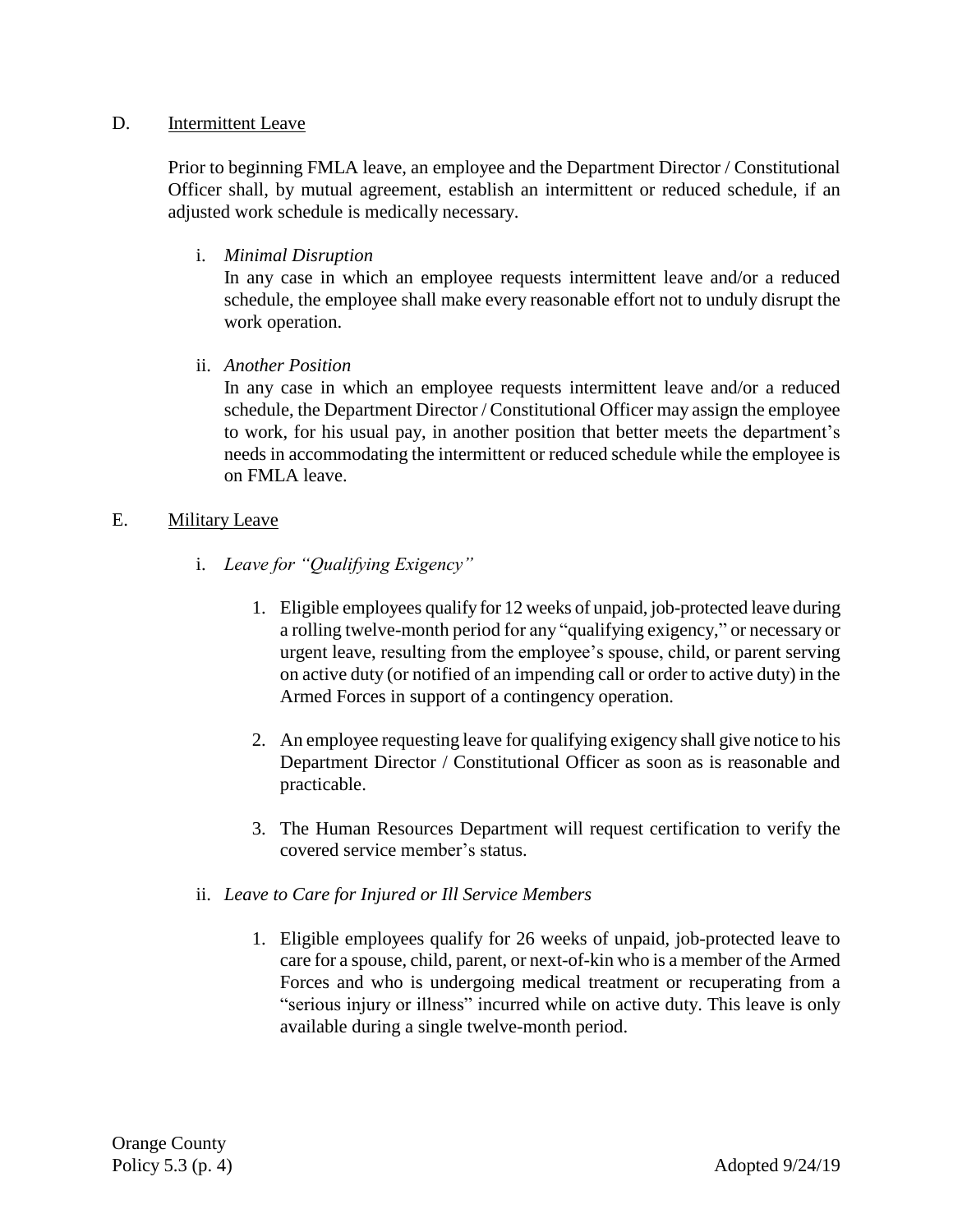- 2. An employee requesting leave for the care of an injured or ill service member shall give notice to his Department Director / Constitutional Officer as soon as is reasonable and practicable.
- 3. The Human Resources Department will request certification to verify the covered service member's status.

### F. Compensation During FMLA Leave

During FMLA leave, an employee shall use accumulated Annual Leave, Sick Leave, or Paid Time Off to compensate for the time taken. Any portion of FMLA leave not covered by the employee's accumulated leave balances shall be unpaid, with the exception of employees who qualify for short-term disability and may receive a portion of their compensation. The use of FMLA leave and short-term disability shall be concurrent.

### G. Benefits During FMLA Leave

The County will continue to pay its portion of benefits premiums while an employee is on FMLA leave.

The employee shall be responsible for his share of benefits premiums, as paid by the employee prior to FMLA leave. The terms and conditions under which these payments must be made shall be established in advance. If the employee chooses to use accrued leave during FMLA leave, the employee's share of benefits premiums shall be paid by the method customarily used (i.e. payroll deduction).

If an employee's benefits premiums payment is more than thirty (30) days late, the County may drop the employee's coverage. In order to drop insurance coverage for an employee whose payment is late, the County must provide written notice to the employee that the payment has not been received and that his coverage will end at a specified date at least 15 days after the date of the written notice, unless payment is received by that date.

Even if the County ceases insurance coverage due to an employee's failure to pay his premiums, all other obligations under the FMLA would continue.

Employees shall not accrue Annual Leave, Sick Leave, or Paid Time Off while on leave without pay, but will continue to accrue leave for any portion where the employee is paid. Retirement contributions will only be made for pay periods in which the employee received qualifying compensation. Leave without pay during any pay period will result in no retirement contribution for that pay period.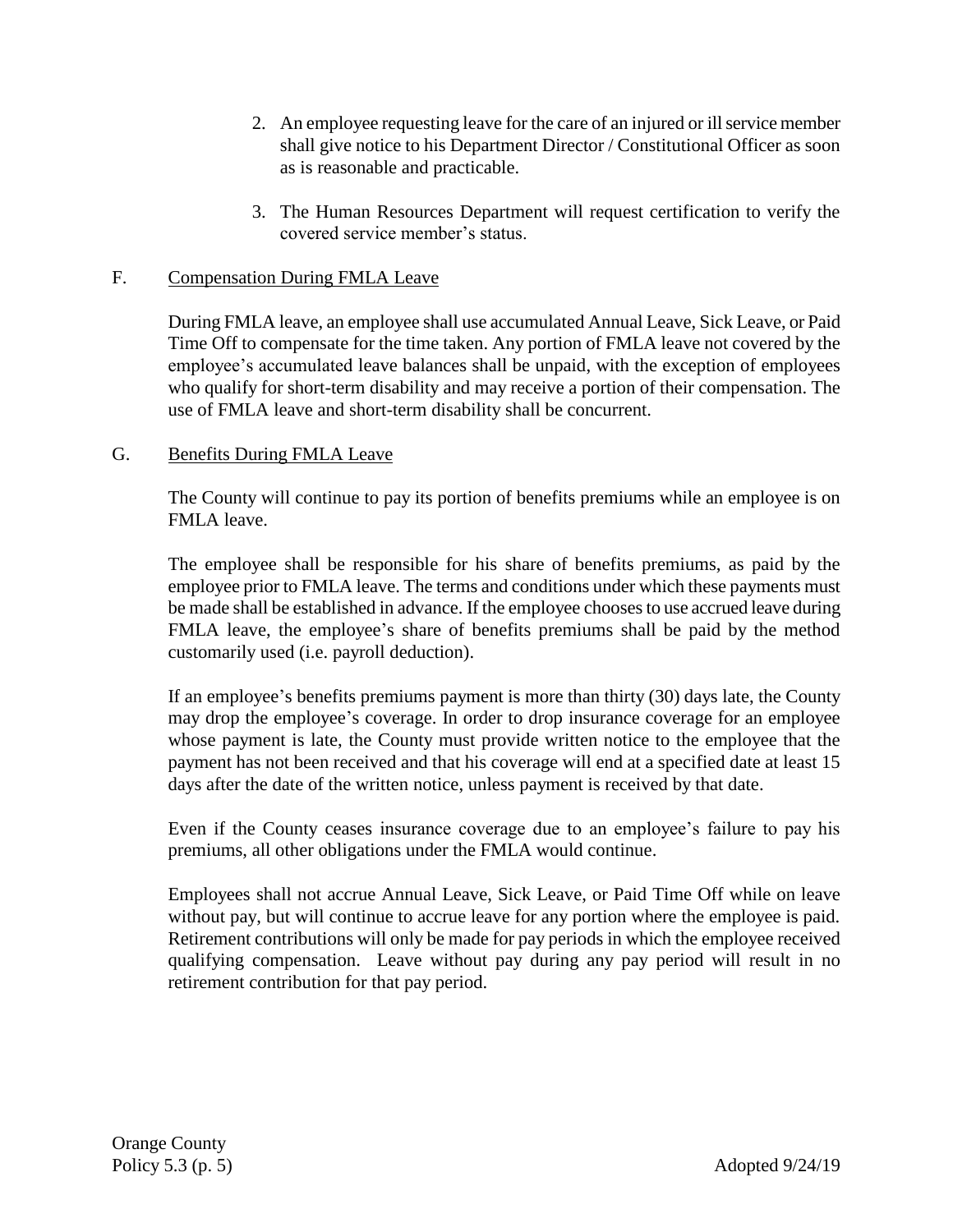### H. County's Responsibility

- i. During FMLA leave, the County shall:
	- 1. Maintain the employee's group health insurance and life insurance coverage, in accordance with terms and schedule of payment;
	- 2. Hold any benefits, other than group health insurance and life insurance, unchanged, until the employee returns to paid status; and
	- 3. Reserve the employee's original position, or one of equivalent pay and status.
- ii. The County may deny reinstatement if:
	- 1. Legitimate business conditions have resulted in the elimination of a particular position;
	- 2. Denial is necessary to prevent substantial and grievous economic injury to the County's operations that would be caused by the reinstatement of certain highly-compensated, key employees; or
	- 3. An employee cannot medically certify that a return to work is without risk of injury to himself or others.
- I. Human Resources' Responsibility

During FMLA leave, the Human Resources Department shall:

- 1. Maintain, issue, and review the current applicable forms for completion by the employee;
- 2. Contact the healthcare provider if clarification or authenticity of the certification is needed;
- 3. Notify the employee within five (5) business days of receipt of medical certification whether the requested leave qualifies as FMLA leave; and
- 4. Ensure all accrued leave balances are used before the employee enters a Leave Without Pay (LWOP) status.